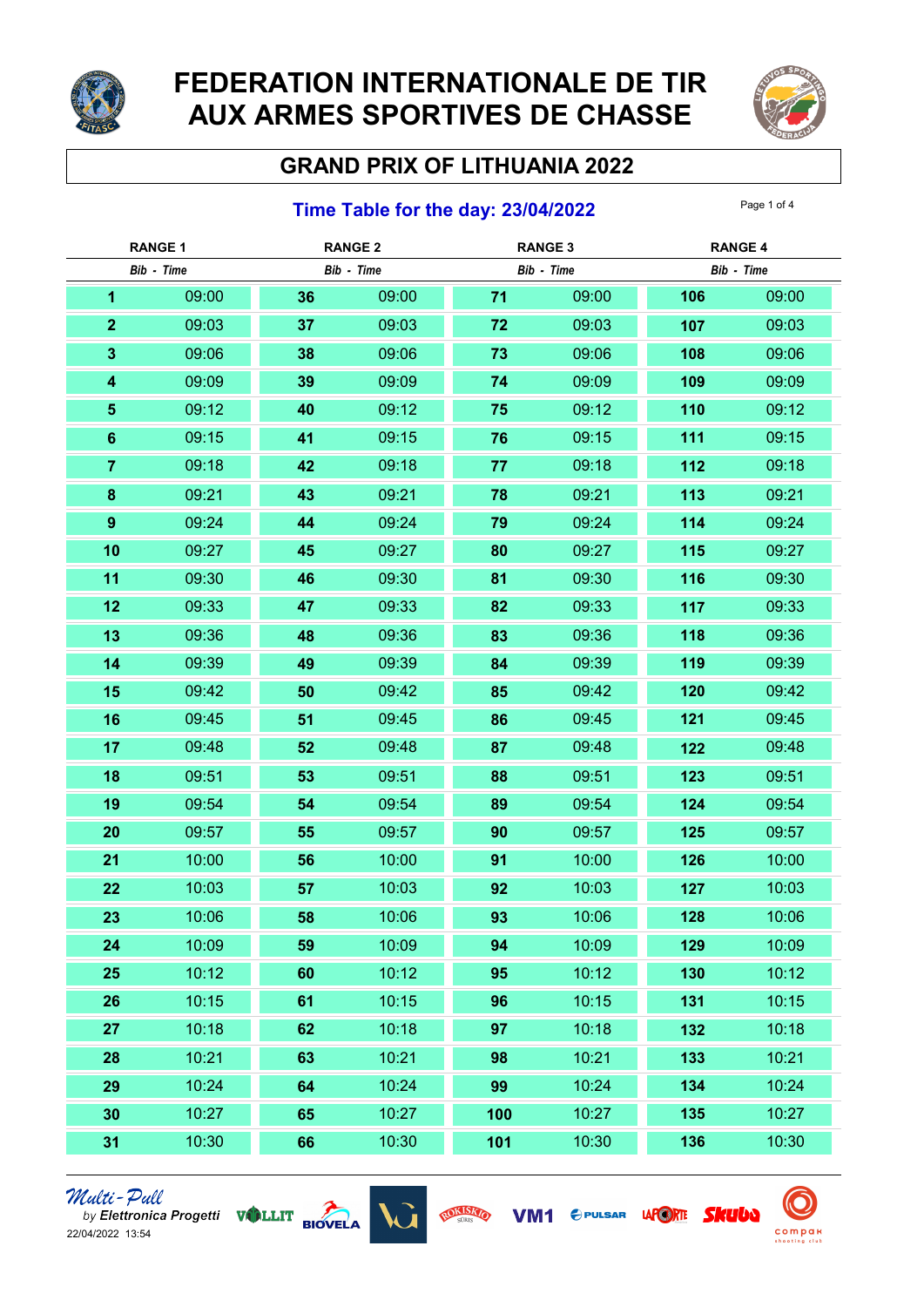### Time Table for the day:  $23/04/2022$  Page 2 of 4

| <b>RANGE 1</b> |       | <b>RANGE 2</b>          |       | <b>RANGE 3</b> |       | <b>RANGE 4</b> |       |
|----------------|-------|-------------------------|-------|----------------|-------|----------------|-------|
| Bib - Time     |       | Bib - Time              |       | Bib - Time     |       | Bib - Time     |       |
| 32             | 10:33 | 67                      | 10:33 | 102            | 10:33 | 137            | 10:33 |
| 33             | 10:36 | 68                      | 10:36 | 103            | 10:36 | 138            | 10:36 |
| 34             | 10:39 | 69                      | 10:39 | 36             | 10:45 | 71             | 10:45 |
| 106            | 10:45 | $\overline{1}$          | 10:45 | 37             | 10:48 | 72             | 10:48 |
| <b>107</b>     | 10:48 | $\overline{\mathbf{2}}$ | 10:48 | 38             | 10:51 | 73             | 10:51 |
| 108            | 10:51 | $\overline{\mathbf{3}}$ | 10:51 | 39             | 10:54 | 74             | 10:54 |
| 109            | 10:54 | $\overline{\mathbf{4}}$ | 10:54 | 40             | 10:57 | 75             | 10:57 |
| 110            | 10:57 | $5\overline{)}$         | 10:57 | 41             | 11:00 | 76             | 11:00 |
| <b>111</b>     | 11:00 | $6\phantom{1}$          | 11:00 | 42             | 11:03 | 77             | 11:03 |
| 112            | 11:03 | $\overline{7}$          | 11:03 | 43             | 11:06 | 78             | 11:06 |
| 113            | 11:06 | $\overline{\mathbf{8}}$ | 11:06 | 44             | 11:09 | 79             | 11:09 |
| 114            | 11:09 | $\overline{9}$          | 11:09 | 45             | 11:12 | 80             | 11:12 |
| 115            | 11:12 | 10                      | 11:12 | 46             | 11:15 | 81             | 11:15 |
| <b>116</b>     | 11:15 | 11                      | 11:15 | 47             | 11:18 | 82             | 11:18 |
| 117            | 11:18 | 12                      | 11:18 | 48             | 11:21 | 83             | 11:21 |
| 118            | 11:21 | 13                      | 11:21 | 49             | 11:24 | 84             | 11:24 |
| <b>119</b>     | 11:24 | 14                      | 11:24 | 50             | 11:27 | 85             | 11:27 |
| 120            | 11:27 | 15                      | 11:27 | 51             | 11:30 | 86             | 11:30 |
| 121            | 11:30 | 16                      | 11:30 | 52             | 11:33 | 87             | 11:33 |
| 122            | 11:33 | 17                      | 11:33 | 53             | 11:36 | 88             | 11:36 |
| 123            | 11:36 | 18                      | 11:36 | 54             | 11:39 | 89             | 11:39 |
| 124            | 11:39 | 19                      | 11:39 | 55             | 11:42 | 90             | 11:42 |
| 125            | 11:42 | 20                      | 11:42 | 56             | 11:45 | 91             | 11:45 |
| 126            | 11:45 | 21                      | 11:45 | 57             | 11:48 | 92             | 11:48 |
| 127            | 11:48 | 22                      | 11:48 | 58             | 11:51 | 93             | 11:51 |
| 128            | 11:51 | 23                      | 11:51 | 59             | 11:54 | 94             | 11:54 |
| 129            | 11:54 | 24                      | 11:54 | 60             | 11:57 | 95             | 11:57 |
| 130            | 11:57 | 25                      | 11:57 | 61             | 12:00 | 96             | 12:00 |
| <b>131</b>     | 12:00 | 26                      | 12:00 | 62             | 12:03 | 97             | 12:03 |
| 132            | 12:03 | 27                      | 12:03 | 63             | 12:06 | 98             | 12:06 |
| <b>133</b>     | 12:06 | 28                      | 12:06 | 64             | 12:09 | 99             | 12:09 |
| 134            | 12:09 | 29                      | 12:09 | 65             | 12:12 | 100            | 12:12 |
| 135            | 12:12 | 30                      | 12:12 | 66             | 12:15 | 101            | 12:15 |
| <b>136</b>     | 12:15 | 31                      | 12:15 | 67             | 12:18 | 102            | 12:18 |
| 137            | 12:18 | 32                      | 12:18 | 68             | 12:21 | 103            | 12:21 |
| <b>138</b>     | 12:21 | 33                      | 12:21 | 69             | 12:24 | 36             | 13:00 |





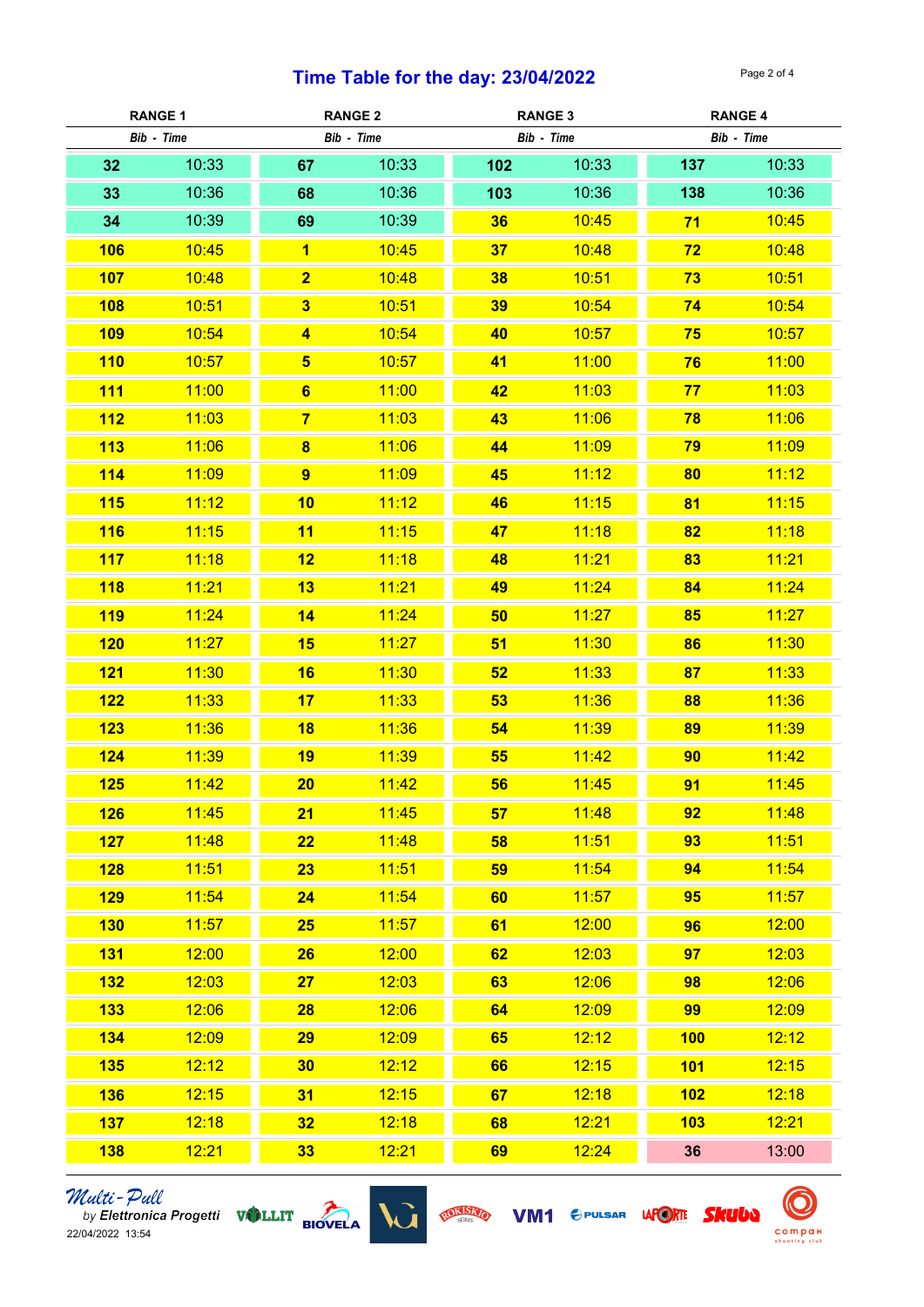### **Time Table for the day: 23/04/2022** Page 3 of 4

| <b>RANGE 1</b> |            | <b>RANGE 2</b> |       | <b>RANGE 3</b>          |       | <b>RANGE 4</b> |       |
|----------------|------------|----------------|-------|-------------------------|-------|----------------|-------|
|                | Bib - Time | Bib - Time     |       | Bib - Time              |       | Bib - Time     |       |
| 71             | 13:00      | 34             | 12:24 | $\mathbf{1}$            | 13:00 | 37             | 13:03 |
| 72             | 13:03      | 106            | 13:00 | 2 <sup>1</sup>          | 13:03 | 38             | 13:06 |
| 73             | 13:06      | 107            | 13:03 | $\overline{\mathbf{3}}$ | 13:06 | 39             | 13:09 |
| 74             | 13:09      | 108            | 13:06 | $\overline{\mathbf{4}}$ | 13:09 | 40             | 13:12 |
| 75             | 13:12      | 109            | 13:09 | 5 <sup>5</sup>          | 13:12 | 41             | 13:15 |
| 76             | 13:15      | 110            | 13:12 | $6\phantom{a}$          | 13:15 | 42             | 13:18 |
| 77             | 13:18      | 111            | 13:15 | $\overline{7}$          | 13:18 | 43             | 13:21 |
| 78             | 13:21      | 112            | 13:18 | 8                       | 13:21 | 44             | 13:24 |
| 79             | 13:24      | 113            | 13:21 | 9                       | 13:24 | 45             | 13:27 |
| 80             | 13:27      | 114            | 13:24 | 10                      | 13:27 | 46             | 13:30 |
| 81             | 13:30      | 115            | 13:27 | 11                      | 13:30 | 47             | 13:33 |
| 82             | 13:33      | 116            | 13:30 | 12                      | 13:33 | 48             | 13:36 |
| 83             | 13:36      | 117            | 13:33 | 13                      | 13:36 | 49             | 13:39 |
| 84             | 13:39      | 118            | 13:36 | 14                      | 13:39 | 50             | 13:42 |
| 85             | 13:42      | 119            | 13:39 | 15                      | 13:42 | 51             | 13:45 |
| 86             | 13:45      | 120            | 13:42 | 16                      | 13:45 | 52             | 13:48 |
| 87             | 13:48      | 121            | 13:45 | 17                      | 13:48 | 53             | 13:51 |
| 88             | 13:51      | 122            | 13:48 | 18                      | 13:51 | 54             | 13:54 |
| 89             | 13:54      | 123            | 13:51 | 19                      | 13:54 | 55             | 13:57 |
| 90             | 13:57      | 124            | 13:54 | 20                      | 13:57 | 56             | 14:00 |
| 91             | 14:00      | 125            | 13:57 | 21                      | 14:00 | 57             | 14:03 |
| 92             | 14:03      | 126            | 14:00 | 22                      | 14:03 | 58             | 14:06 |
| 93             | 14:06      | 127            | 14:03 | 23                      | 14:06 | 59             | 14:09 |
| 94             | 14:09      | 128            | 14:06 | 24                      | 14:09 | 60             | 14:12 |
| 95             | 14:12      | 129            | 14:09 | 25                      | 14:12 | 61             | 14:15 |
| 96             | 14:15      | 130            | 14:12 | 26                      | 14:15 | 62             | 14:18 |
| 97             | 14:18      | 131            | 14:15 | 27                      | 14:18 | 63             | 14:21 |
| 98             | 14:21      | 132            | 14:18 | 28                      | 14:21 | 64             | 14:24 |
| 99             | 14:24      | 133            | 14:21 | 29                      | 14:24 | 65             | 14:27 |
| 100            | 14:27      | 134            | 14:24 | 30                      | 14:27 | 66             | 14:30 |
| 101            | 14:30      | 135            | 14:27 | 31                      | 14:30 | 67             | 14:33 |
| 102            | 14:33      | 136            | 14:30 | 32                      | 14:33 | 68             | 14:36 |
| 103            | 14:36      | 137            | 14:33 | 33                      | 14:36 | 69             | 14:39 |
| 36             | 14:45      | 138            | 14:36 | 34                      | 14:39 | 1              | 14:45 |
| 37             | 14:48      | 71             | 14:45 | 106                     | 14:45 | $\overline{2}$ | 14:48 |
| 38             | 14:51      | 72             | 14:48 | 107                     | 14:48 | $\mathbf{3}$   | 14:51 |



*Multi-Pull*<br>by Elettronica Progetti **VALLIT** BIOVELA



VM1 CPULSAR LAPORTE SKUUD ROKISKO